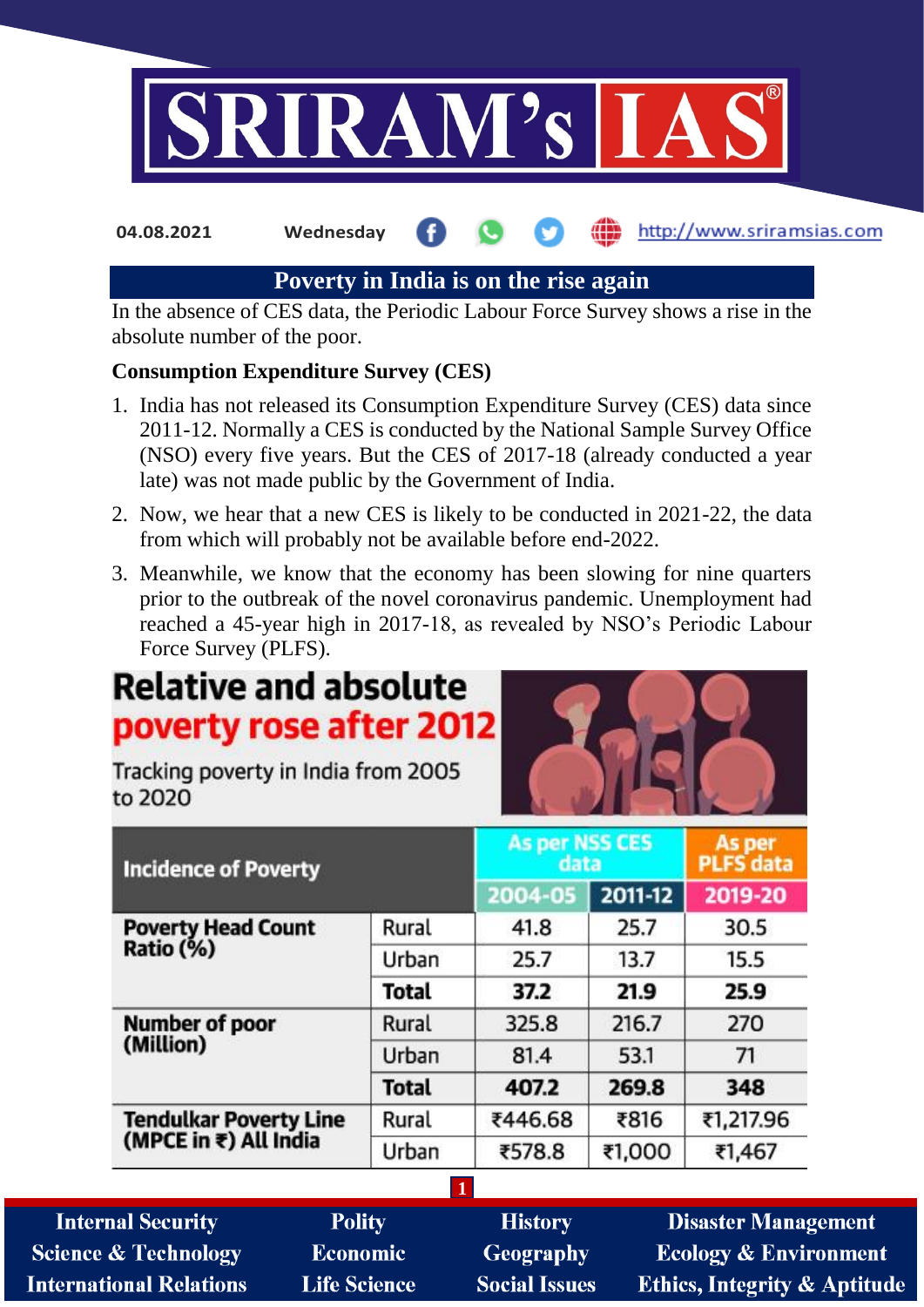

**fin** http://www.sriramsias.com

**Sufficient to estimate the change**

**04.08.2021 Wednesday**

- 1. India's labour force surveys, including the five-yearly Employment-Unemployment Rounds from 1973-4 to 2011-12, have also collected consumption expenditure of households. The PLFS has maintained that tradition.
- 2. While the PLFS's questions on consumption expenditure are not as detailed as those of the CES, they are sufficient for us to estimate changes in consumption on a consistent basis across time. It enables any careful researcher to estimate the incidence of poverty (i.e., the share in the total population of those below the poverty line), as well as the total number of persons below poverty.
- 3. There is a clear trajectory of the incidence of poverty falling from 1973 to 2012. In fact, since India began collecting data on poverty, the incidence of poverty has always fallen, consistently. It was 54.9% in 1973-4; 44.5% in 1983-84; 36% in 1993-94 and 27.5% in 2004-05.
- 4. This was in accordance with the Lakdawala poverty line (which was lower than the Tendulkar poverty line), named after a distinguished economist, then a member of the Planning Commission.

## **Methodology**

- 1. In 2011, it was decided in the Planning Commission, that the national poverty line will be raised in accordance with the recommendations of an expert group chaired by the late Suresh Tendulkar (then professor of Economics at the Delhi School of Economics). That is the poverty line used in estimating poverty in the table.
- 2. As it happens, this poverty line was comparable at the time to the international poverty line (estimated by the World Bank), of \$1.09 (now raised to \$1.90 to account for inflation) person per day.

## **An urban and rural rise**

- 1. What is stunning is that for the first time in India's history of estimating poverty, there is a rise in the incidence of poverty since 2011-12.
- 2. The important point is that this is consistent with the NSO's CES data for 2017-18 that was leaked data. The leaked data showed that rural consumption

**2**

| <b>Internal Security</b>        | <b>Polity</b>       | <b>History</b>       | <b>Disaster Management</b>              |  |  |
|---------------------------------|---------------------|----------------------|-----------------------------------------|--|--|
| <b>Science &amp; Technology</b> | <b>Economic</b>     | Geography            | <b>Ecology &amp; Environment</b>        |  |  |
| <b>International Relations</b>  | <b>Life Science</b> | <b>Social Issues</b> | <b>Ethics, Integrity &amp; Aptitude</b> |  |  |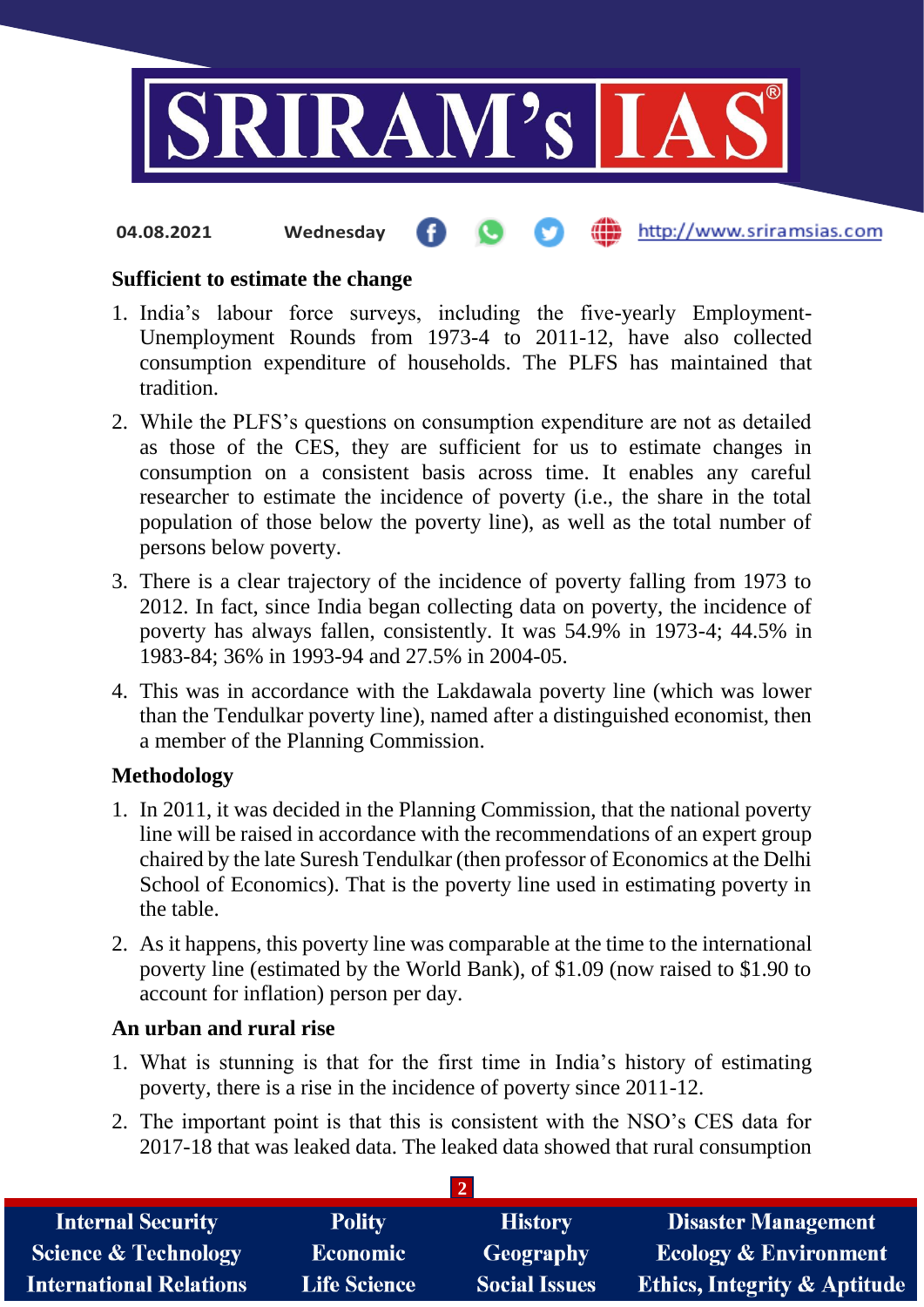

#### http://www.sriramsias.com **04.08.2021 Wednesday**

between 2012 and 2018 had fallen by 8%, while urban consumption had risen by barely 2%.

- 3. Since the majority of India's population (certainly over 65%) is rural, poverty in India is also predominantly rural. Remarkably, by 2019-20, poverty had increased significantly in both the rural and urban areas, but much more so in rural areas (from 25% to 30%).
- 4. It is also for the first time since the estimation of poverty began in India on a consistent basis, that the absolute number of poor has risen: from 217 million in 2012 to 270 million in 2019-20 in rural areas; and from 53 million to 71 million in the urban areas; or a total increase of the absolute poor of about 70 million.

## **Fort the first Time:**

- 1. It is important here to recall two facts: between 1973 and 1993, the absolute number of poor had remained constant (at about 320 million poor), despite a significant increase in India's total population.
- 2. Between 1993 and 2004, the absolute number of poor fell by a marginal number (18 million) from 320 million to 302 million, during a period when the GDP growth rate had picked up after the economic reforms.
- 3. It is for the first time in India's history since the CES began that we have seen an increase in the absolute numbers of the poor, between 2012-13 and 2019- 20.
- 4. The second fact is that for the first time ever, between 2004-05 and 2011-12, the number of the poor fell, and that too by a staggering 133 million, or by over 19 million per year.
- 5. This was accounted for by what has come to be called India's 'dream run' of growth: over 2004 and 2014, the GDP growth rate had averaged 8% per annum — a 10-year run that was not sustained thereafter.
- 6. By contrast, not only has the incidence of poverty increased since then, but the absolute increase in poverty is totally unprecedented.

## **The contributory factors**

1. The reasons for increased poverty since 2013 are not far to seek. While the economy maintained some growth momentum till 2015, the monumental

**3**

| <b>Internal Security</b>        | <b>Polity</b>       | <b>History</b>       | <b>Disaster Management</b>              |  |  |  |
|---------------------------------|---------------------|----------------------|-----------------------------------------|--|--|--|
| <b>Science &amp; Technology</b> | <b>Economic</b>     | Geography            | <b>Ecology &amp; Environment</b>        |  |  |  |
| <b>International Relations</b>  | <b>Life Science</b> | <b>Social Issues</b> | <b>Ethics, Integrity &amp; Aptitude</b> |  |  |  |